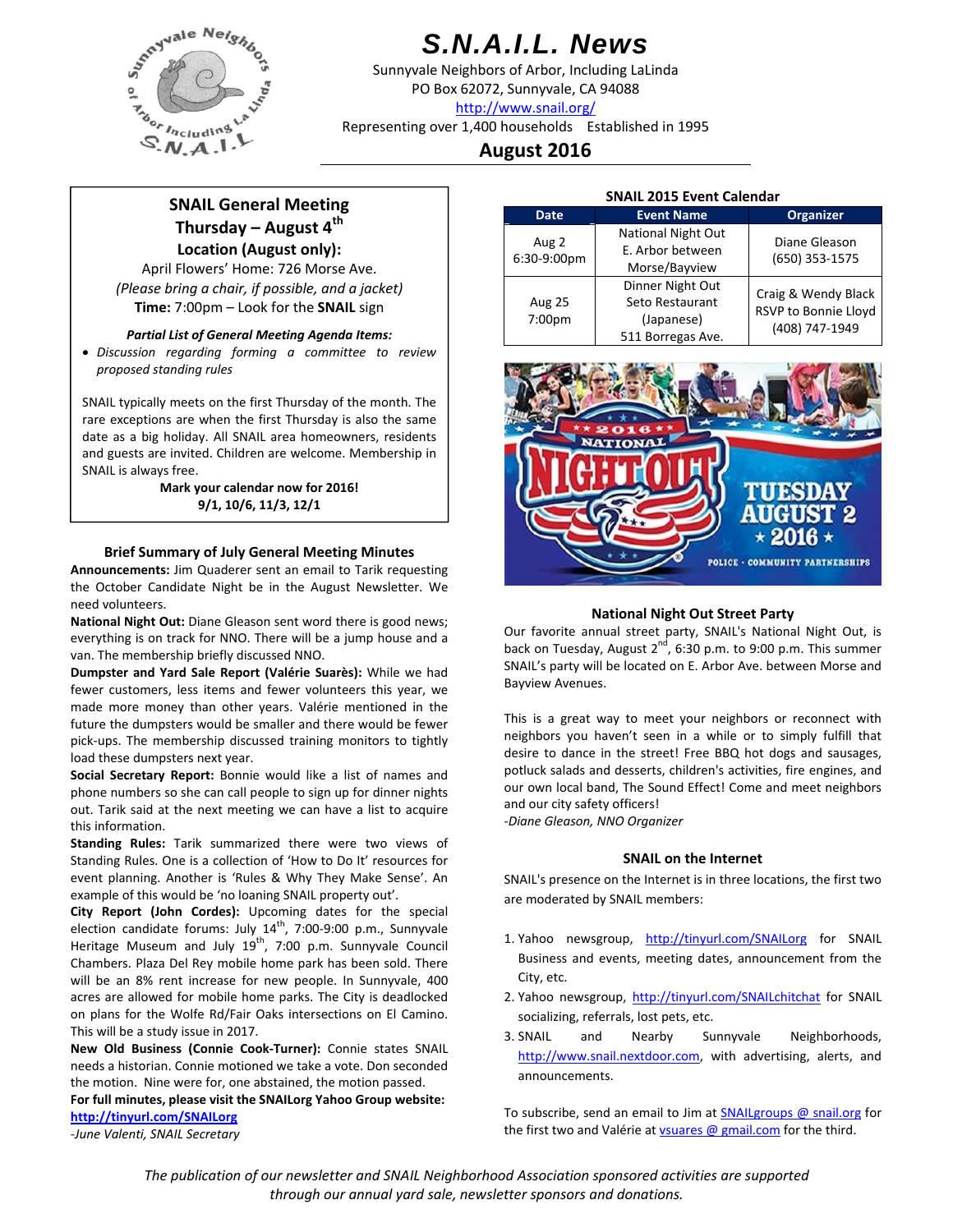#### **Columbia Neighborhood Center (CNC) News**

*For current information on programs, call CNC at (408) 730‐7800 or email CNC @ sunnyvale .ca .gov or go to the CNC web page at http://CNC.InSunnyvale.com.*



**Bilingual Story‐Time at CNC:** Wednesdays, August 3, 17 & 21 at 3:30 pm in the outside area at Columbia Middle School Library, 739 Morse Ave. Sunnyvale Public Library's bilingual librarian, will host a bilingual story-time (Spanish and English) with stories, songs and activities. All families welcome.

**Free Legal Clinic:** Saturday, August 6<sup>th</sup>, 10 a.m. to noon, get a free 20 to 30 minute individual, confidential consultation on a variety of legal matters from licensed attorneys. No appointment necessary, first come, first served.

**Accepting New Families for Family Harvest Program (On‐Going):** Family Harvest Program is a free, monthly food distribution program for families with children (under age 18) who meet the income guidelines. Families will pick up over 100 pounds of food which includes canned goods, dry items, and fresh produce and fruits on the  $4<sup>th</sup>$  Wednesday of each month from 2–5 p.m. at Columbia Middle School. The program currently serves about 110 families. Income guidelines are on the CNC website and families apply for the program at CNC during regular business hours. ‐*Angela Chan, CNC Manager*

#### **Pets of the Month**



**This is Emma Woodhouse and her mother, Jane Austen. These two beautiful ladies are inseparable and extremely affectionate. They live on Morse Ave. with April who rescued the Siamese, Jane, when she was pregnant. April, an English Literature teacher, named Emma Woodhouse after the main character in Jane Austen's famous novel, "Emma", first published in 1815.**





#### **National Dog Day History**

National Dog Day serves to raise awareness of the thousands of dogs that need to be rescued and encourages appreciation for family dogs and working dogs, such as bomb dogs, service dogs, rescue dogs and law enforcement dogs. Dogs are owned by many families in the US, however many other dogs are homeless and or have been abandoned. Every year, these dogs are taken into shelters, where millions of them are euthanized. In the US, approximately 3.9 million dogs enter animal shelters every year, of these, 1.2 million are euthanized. Only 35% of shelter dogs are adopted, 26% are returned to their owners and 31% are euthanized. In 2005, National Dog Day was conceived and promoted by Colleen Paige, a pet lover and advocate.

#### **National Dog Day Facts and Quotes**

- $\triangleright$  At one time, Iraq and Afghanistan had about 1,200 dog teams in action. When war dogs are involved, the bomb detection rate can be as high as 80%.
- $\triangleright$  It is estimated that there are 13,600 animal shelters in the United States.
- According to the American Humane Association, the most common reason (29%) for giving up a dog is because their place of residence does not allow them.
- Only 10% of animals that enter shelters have been spayed or neutered.
- *"It's not the size of the dog in the fight; it's the size of the fight in the dog."* ‐ Mark Twain

#### **National Dog Day Top Events and Things to Do**

- Adopt a dog. Local shelters in most counties pick up strays or take in animals that have been given up or abandoned. Visit your local shelter to pick up a new companion.
- Donate to one of many organizations such as the Humane Society or the ASPCA that help animals in need. You can also donate blankets, pet food and toys to your local animal shelter.
- Volunteer your time at your local animal rescue shelter. Most shelters operate with volunteers. There is always a need for help walking, feeding, playing with and cleaning up after the animals.
- $\triangleright$  Sign your dog up for dog training classes. There are many options from confirmation, obedience, rally, hunting, agility and utility, amongst others.
- $\triangleright$  Watch a movie about dogs from all walks of life:
	- ‐ Air Bud (1996)
	- ‐ 101 Dalmatians (1996)
	- ‐ Beethoven (1992)
	- ‐ Marley and Me (2008)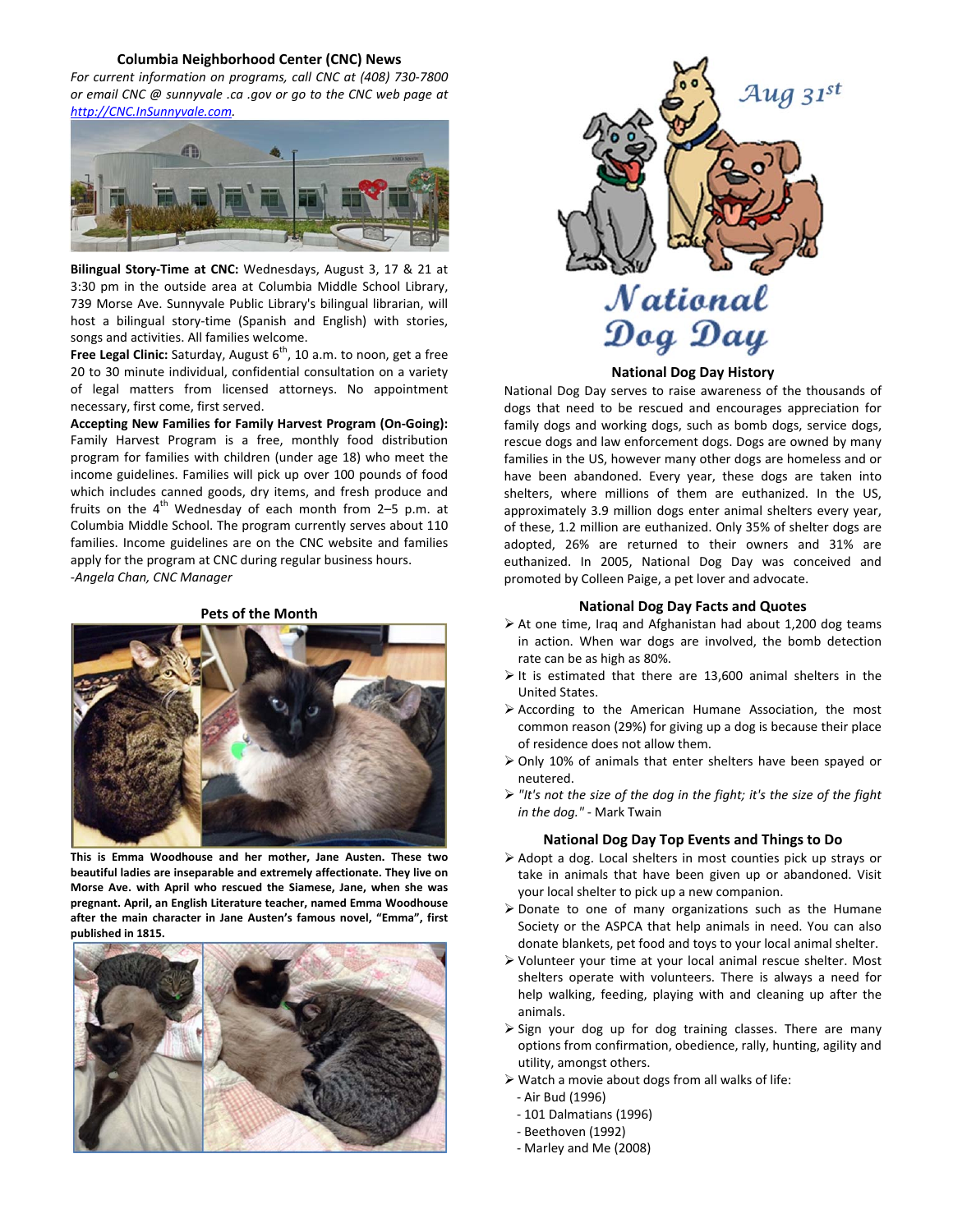

#### **Organize a Block Party!**

Why organize a block party? It's fun getting to know your neighbors! And it feels good to know who lives nearby; this results in an informal "neighborhood watch". Your neighbors are more likely to call 911 if they think something strange is occurring. Also,

you'll be better able to assist your neighbors if there is a major emergency such as an earthquake.

Here are some suggestions/guidelines:

**1. Three months before the party date:** Determine which houses make up your "block". Typically it's 20 or 30 homes, but it may be smaller or larger depending upon your unique street or apartment layout. Call the SNAIL Chair in advance to request information, party supplies and funding approval (we need to budget).

**2. Two months before:** Walk your block and hand out a half‐page flyer which announces the party and proposes a few party dates. Ask for a reply about the best dates.

**3. Six weeks before:** Choose the best date and get a block party permit (one month deadline): http://blockparty.insunnyvale.com. The permit is free (fully refundable deposit). Your barricades can be picked up at the nearby Sunnyvale Corporation Yard, 221 Commercial St. (1½ miles from SNAIL on the street behind Lowe's) or optional delivery service is available for a fee. It is not necessary to barricade your entire street. It is best to block off the street just in front of two or four homes to keep everyone together. Plus, that's less neighbors you need to ask permission to block their driveways.

**4. Five weeks before:** Hand out a pot luck party invitation to all homes. Ask for RSVPs and volunteers. In the invitation, describe what food and party supplies you will provide, such as hot dogs, chicken, paper plates, etc. Make it clear that you will need neighbors to bring outdoor tables and chairs.

**5.** SNAIL can lend you our party boom box. SNAIL may pay for certain food and equipment expenses (not potluck food or alcohol). Save all receipts!

**6.** Consider name tags for everyone at your party. Ask everyone to write their name and house or apartment number on their tag.

**7.** Example flyers and party invitations are on the Yahoo SNAILorg newsgroup, in the "Files" section.



**National Aviation Day – August 19th**



National Aviation Day commemorates the development of aviation all while seeking to promote and support the industry. In 1939, President Franklin D. Roosevelt proclaimed that National Aviation Day would be observed annually on August  $19<sup>th</sup>$ , the birthday of Orville Wright. Orville Wright, the younger of the two legendary Wright Brothers, was an American inventor and pioneer in aviation. Orville and his older brother, Wilbur, invented the world's first successful airplane in 1903. In addition to National Aviation Day, in 1959, President Eisenhower declared December  $17<sup>th</sup>$  as the Wright Brothers' Day to commemorate the first flight of the Wright Brothers in a mechanically‐propelled plane.

*"The stars seemed near enough to touch and never before have I seen so many."* ‐ Amelia Earhart, first female aviator to fly across the Atlantic Ocean.



#### **Neighborhood Street Sweeping Schedule**

Our streets are generally swept every two weeks on the day following your trash pickup. If possible, please move your car off the street on street sweeping days. This month, the street sweeping schedule is:

| East SNAIL Neighborhood        | Tuesday, Aug. 2, 16, 30   |  |  |  |
|--------------------------------|---------------------------|--|--|--|
| <b>West SNAIL Neighborhood</b> | Wednesday, Aug. 3, 17, 31 |  |  |  |

#### **September Newsletter Deadline**

All SNAIL neighbors are invited to submit articles of interest to be published in our monthly newsletter. The deadline for submitting articles and photos for the next SNAIL monthly newsletter is Saturday, August 13<sup>th</sup>. Send an email to **SNAILeditor @ snail.org** 

### *SNAIL BOARD and CITY of SUNNYVALE SUPPORT STAFF*

| ыш                                         | i al in Felei Sull  | <b>OUT JOIL DICED AVE.</b> | 400-74J-1441 | $JINMILLIIBII$ (w $JIBII$ , $UIB$ |
|--------------------------------------------|---------------------|----------------------------|--------------|-----------------------------------|
| Vice-chair                                 | Valérie Suarès      | E. Eaglewood Ave.          | 408-390-3335 | SNAILvicechair @ snail .org       |
| Secretary                                  | June Valenti        | 610 N. Bayview Ave.        | 408-497-0827 | SNAILsecretary @ snail .org       |
| <b>Treasurer</b>                           | <b>Kirstin Sims</b> | 663 Madrone Ave.           | 650-759-9170 | SNAILtreasurer @ snail .org       |
| <b>Newsletter Editor</b>                   | Denise Perez        | 564 Manzanita Ave.         |              | SNAILeditor $@$ snail .org        |
| <b>Newsletter Distribution Coordinator</b> | Connie Cook-Turner  | 810 Carolina Ave.          | 408-739-8490 |                                   |
| <b>Social Secretary</b>                    | Bonnie Lloyd        | 802 Borregas Ave.          | 408-747-1949 |                                   |
| <b>Neighborhood Preservation</b>           | <b>Steve Frias</b>  |                            | 408-730-7613 | Sfrias @ Sunnyvale .ca .gov       |
| <b>Neighborhood Resource Officer</b>       | <b>Brian Gantt</b>  |                            | 408-730-7145 | bgantt @ Sunnyvale .ca .go        |

**Chair** Tarik Peterson 667 San Diego Ave. 408‐745‐1241 SNAILchair @ snail .org **Neighborhood Brian Gantt Resources Resources Cancel Brian Gantt @ Sunnyvale .ca .gov** 

| Valérie Suarès      | E. Eaglewood Ave.   | 408-390-3335 | SNAILvicechair @ snail .org |
|---------------------|---------------------|--------------|-----------------------------|
| June Valenti        | 610 N. Bayview Ave. | 408-497-0827 | SNAILsecretary @ snail .org |
| <b>Kirstin Sims</b> | 663 Madrone Ave.    | 650-759-9170 | SNAILtreasurer @ snail .org |
| Denise Perez        | 564 Manzanita Ave.  |              | SNAILeditor @ snail .org    |
| Connie Cook-Turner  | 810 Carolina Ave.   | 408-739-8490 |                             |
| Bonnie Lloyd        | 802 Borregas Ave.   | 408-747-1949 |                             |
| <b>Steve Frias</b>  |                     | 408-730-7613 | Sfrias @ Sunnyvale .ca .gov |
|                     |                     |              |                             |